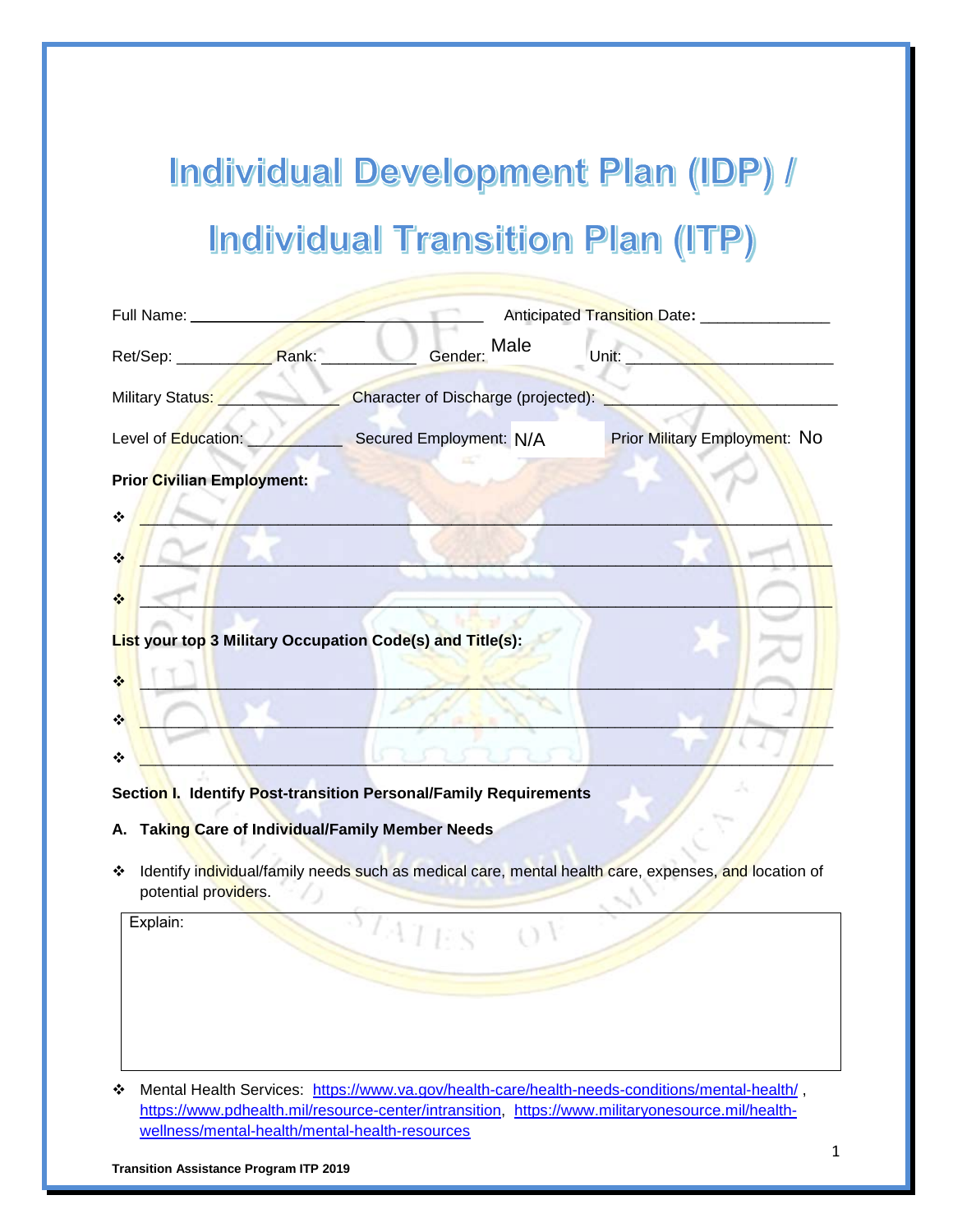$\cdot \cdot$  Identify extenuating individual/family circumstances (e.g. need to provide care for elderly parents, family business, exceptional family member needs, etc.).

| Explain: |  |  |
|----------|--|--|
|          |  |  |
|          |  |  |
|          |  |  |
|          |  |  |

❖ Assess impact of individual/family requirements on relocation options (e.g. quality of local schools, availability of medical care, spouse employment opportunities, etc.).

| Explain:             |                                                                                                 |  |
|----------------------|-------------------------------------------------------------------------------------------------|--|
|                      |                                                                                                 |  |
|                      |                                                                                                 |  |
|                      |                                                                                                 |  |
|                      |                                                                                                 |  |
|                      |                                                                                                 |  |
| $\ddot{\phantom{a}}$ | What person or persons do you go to for advice, personal counsel and/or mentoring when facing a |  |

\* What person or persons do you go to for advice, personal counsel and/or mentoring when facing a difficult challenge or decision? Will you still have access to those persons after you separate from active duty? Consider what steps you need to take now to maintain contact.

 **Evaluate your immediate post-transition housing requirements. How much living space you will** require to house yourself, dependents, and personal items. The installation transportation office can provide detailed information about planning the movement and storage of your household goods. Visit the VA website: <http://www.benefits.va.gov/homeloans/> to get information on the VA home loan.



 Consider your post-transition transportation requirements. Determine if you have adequate reliable personal transportation to take you to and from your place of employment or school. Evaluate your commuting options and whether you need to purchase another vehicle(s) for your spouse and/or dependents. Identify your post-transition transportation expenses to include: purchase costs, vehicle

**Transition Assistance Program ITP 2019**

Explain: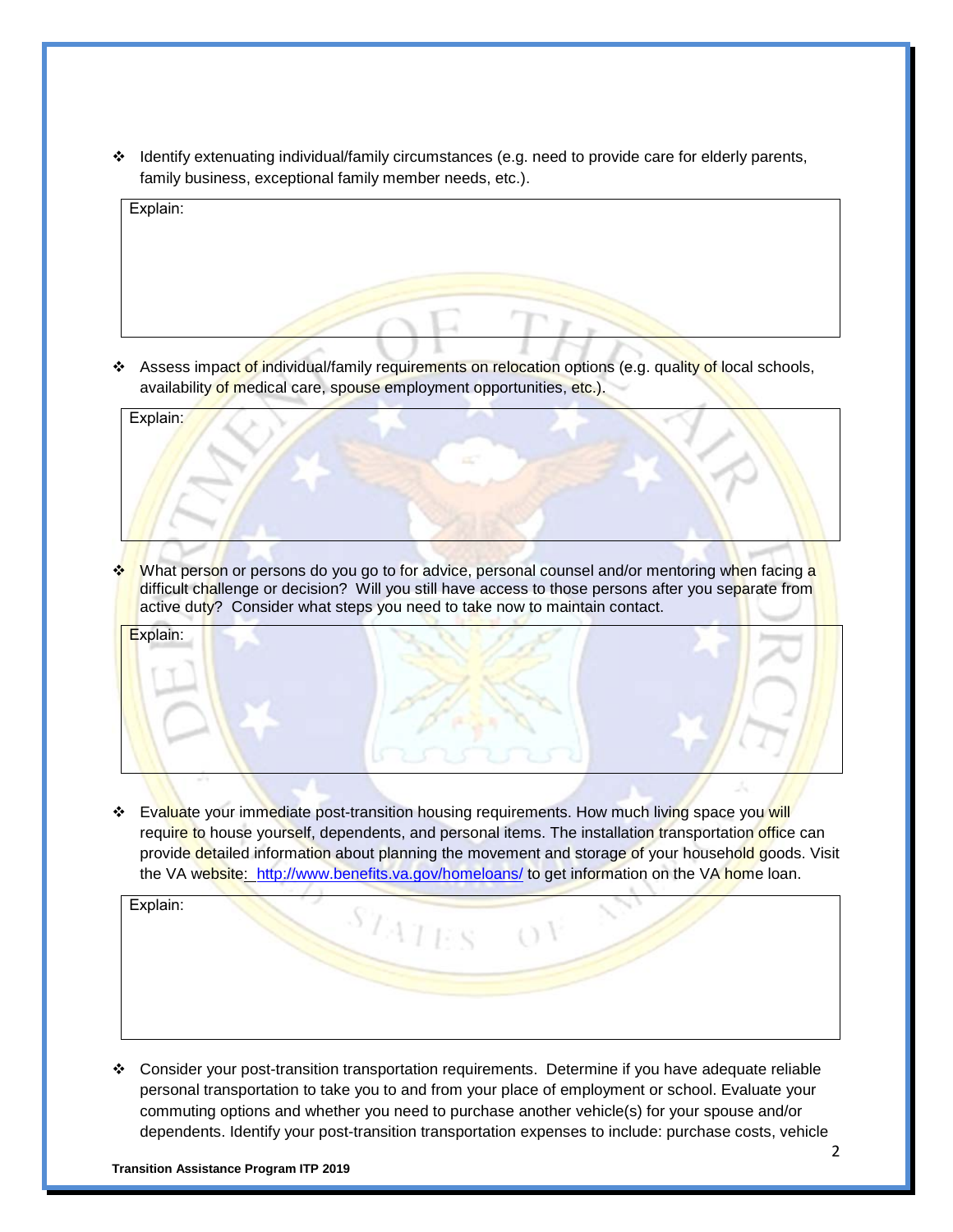registration, insurance, maintenance, fuel, etc. If you are disabled, determine if you are eligible for assistance in purchasing a vehicle and/or automotive adaptive equipment by visiting: <https://www.va.gov/disability/eligibility/special-claims/automobile-allowance-adaptive-equipment/>

Explain:

### **B. Assessing Benefits and Entitlements**

❖ Evaluate the benefits (e.g. additional income, promotions, leadership and professional development opportunities, travel) associated with continuing your military service in either the Reserves or National Guard (if applicable). Consider the financial impact of continued entitlements such as medical/dental coverage, life insurance, Exchange, Commissary, recreational and athletic facilities. Contact the installation/ local recruiter to schedule an informational counseling session and identify potential units/positions.

| Explain:                              |                                                                                        |  |
|---------------------------------------|----------------------------------------------------------------------------------------|--|
| Recruiter counseling date:            | Financial impact:                                                                      |  |
| $\frac{1}{2}$<br>www.ebenefits.va.gov | Register for your VA Benefits and assess their impact on future financial obligations: |  |
| Explain:                              |                                                                                        |  |
| Date applied for eBenefits:           | <b>Projected Disability Rating</b>                                                     |  |

## **C. Getting Financially Ready**

\* Identify anticipated financial obligations such as dependent college savings plan, retirement savings plan, utility security deposits, and additional commuting/transportation expenses (e.g., additional car payment, fuel, maintenance, insurance).

Explain: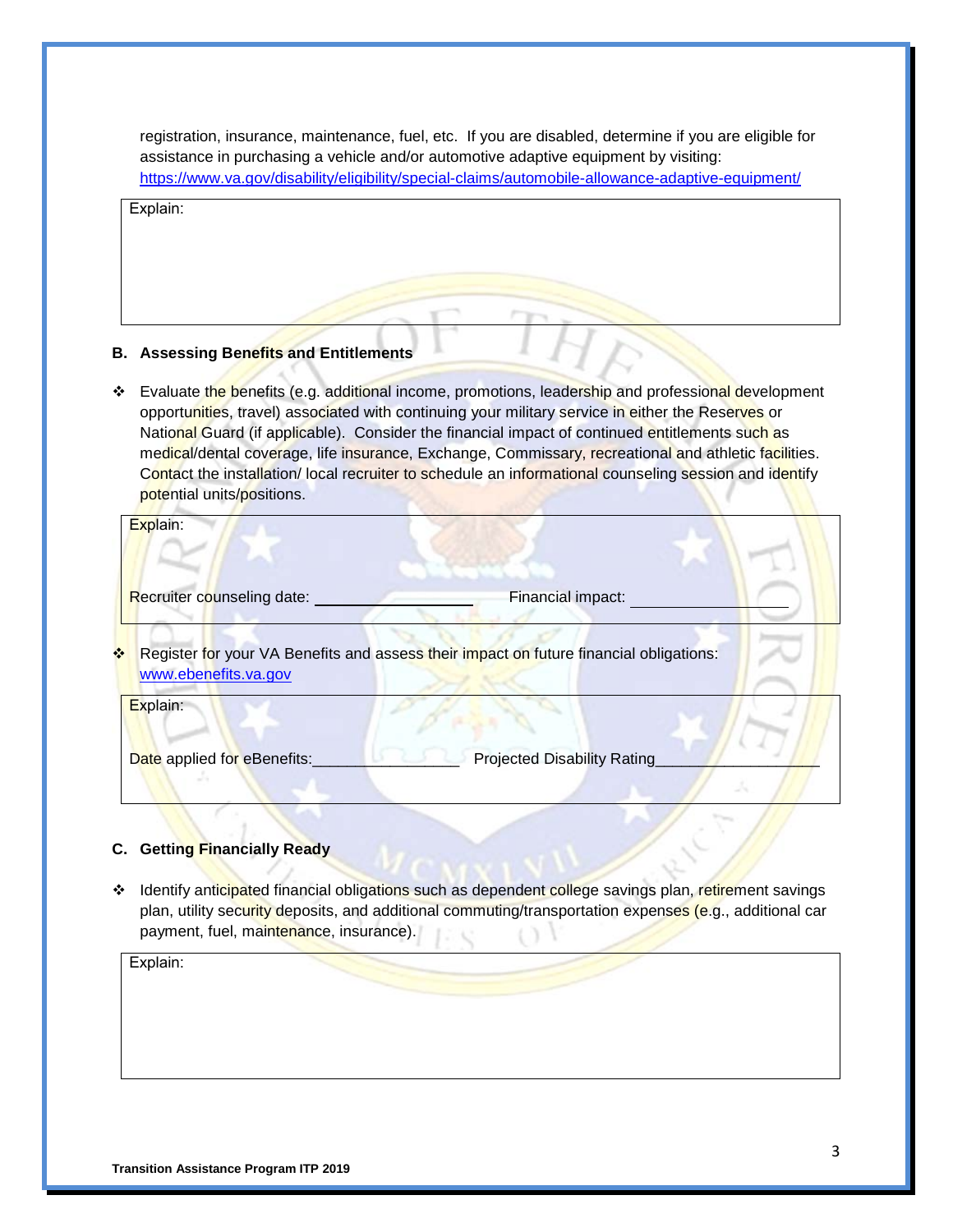Date you reviewed your free credit report [\(http://www.annualcreditreport.com/](http://www.annualcreditreport.com/)):

#### **Section II. Evaluate Military and Civilian Experience and Training**

#### **A. Documenting Job Related Training**

 Gather documentation of your civilian and military experience/training (e.g., certifications, diplomas, transcripts, licenses, etc.) and list them below. This may require research on your behalf to contact former technical training and academic institutions to identify their specific procedures and any applicable fees for providing this service.

❖ Identify and document transferable credits earned through your military experience and training and verify your eligibility for licensure, certification and apprenticeship programs:

| Department of Labor Workforce<br><b>Credentials Information Resource</b><br>Center | https://www.careeronestop.org/FindTraining/Types/certifications.aspx |
|------------------------------------------------------------------------------------|----------------------------------------------------------------------|
| Defense Activity for Non-<br><b>Traditional Education Support</b><br>(DANTES)      | http://www.dantes.doded.mil/EducationPrograms/index.html#GetCredit   |
| Community College of Air Force<br>(CCAF)                                           | https://www.airuniversity.af.edu/Barnes/CCAF/                        |
| U.S. Air Force Credentialing<br>Opportunities On-Line (COOL)                       | https://afvec.us.af.mil/afvec/Public/COOL/                           |
| U.S. Army Credentialing<br>Opportunities On-Line (COOL)                            | https://www.cool.army.mil                                            |
| Army, Coast Guard, Marines, or<br>Navy - Joint Services Transcripts<br>(JST)       | https://jst.doded.mil                                                |
| Navy Credentialing Opportunities<br>On-Line (COOL)                                 | https://www.cool.navy.mil                                            |

#### **B. Identify career field(s) you are qualified to enter.**

Conduct personal research to explore and evaluate potential career field options.

Note: Any Guard or Reserve member facing employment difficulty prior to or after an active duty tour can contact Employer Support of the Guard and Reserve (ESGR.mil) to learn their legal rights. ESGR will work to resolve conflicts or misunderstandings between the member and their employer.

 $\mathbb{C}^4$  is a  $\mathbb{C}^4$